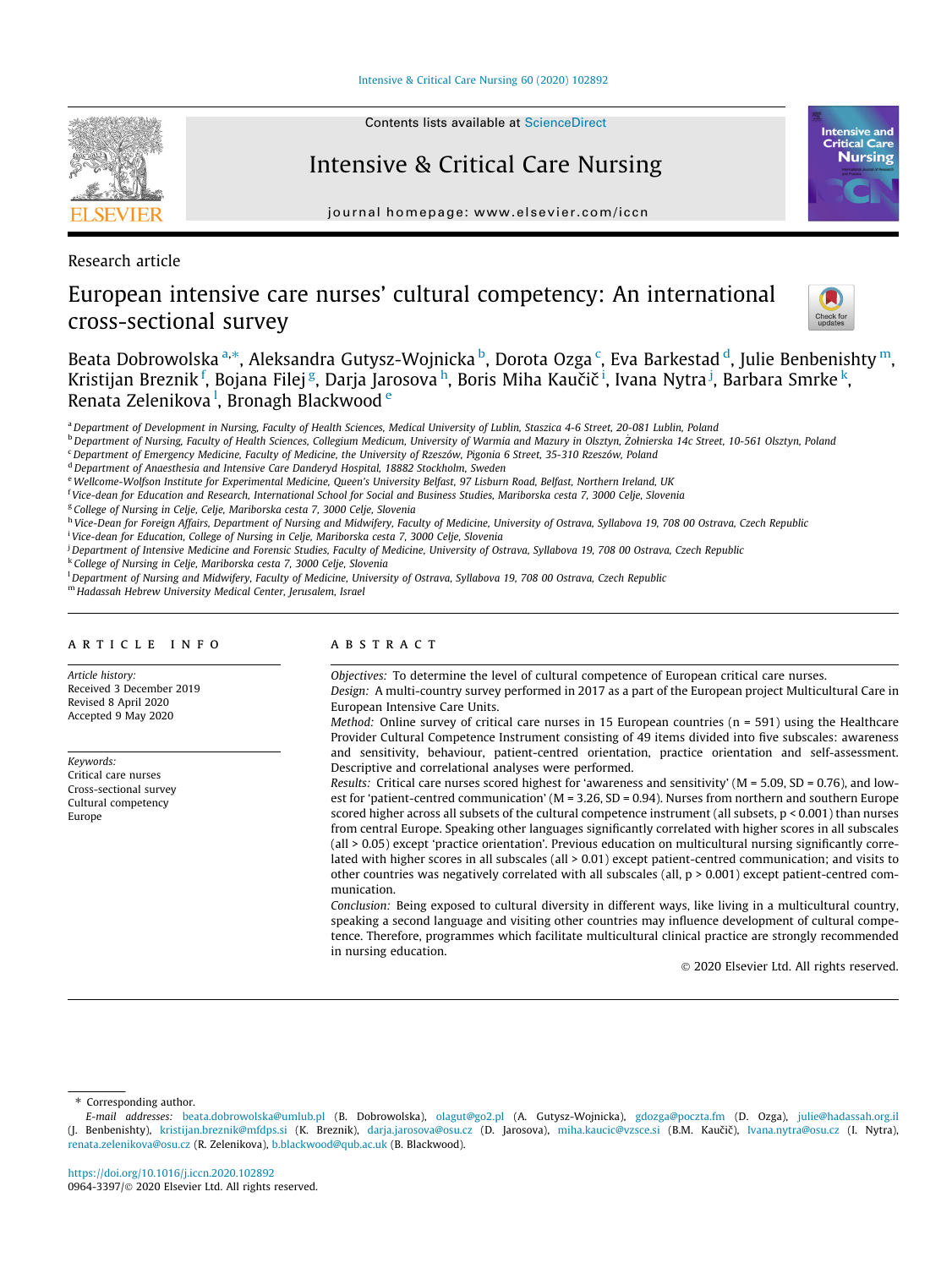# Implications for clinical practice

- Culturally competent nurses can positively influence the quality of patient care and patients' outcomes.
- Caring in an ICU setting requires a high level of nursing cultural competence because of the complexity and vulnerability of the patients' condition, family involvement and their informational needs, and the character of nursing work.
- Mobility programs included in undergraduate and postgraduate education of nurses which facilitate practice in other cultural environments may help to develop cultural competence.

#### Introduction

In their 2017 report, the United Nations highlighted the increasing numbers of international migrants rising from 173 million in 2000, to 258 million in 2017. Sixty-seven percent of migrants live in just 20 countries; over 30% live in Europe and the United Kingdom is the country with the fifth largest residing migrants worldwide [\(United Nations, 2017\)](#page-7-0). These worldwide changes in migration are subsequently increasing the need for cultural awareness in health care organisations and clinicians to respond to the cultural diversity of the populations they serve ([Renzaho et al.](#page-7-0) [2013\)](#page-7-0). Culturally sensitive and safe nursing care is important in any clinical setting, however, in the intensive care unit (ICU), it is more challenging than in others. Here, the complexity and vulnerability of the patient's condition, family involvement and the character of nursing work require a high level of nursing cultural competence ([Benbenishty and Biswas 2015; de Beer and Chipps](#page-6-0) [2014; Halligan 2006; Northam et al. 2015](#page-6-0)). Acknowledging this aspect, the World Federation of Critical Care Nurses' (WFCCN) published a position paper on Culturally Sensitive Critical Care Nursing ([WFCCN 2016\)](#page-7-0). It highlighted five central principles on the right of patients to receive culturally sensitive care, the rights of nurses to have their cultural differences respected and that critical care nurses needed appropriate knowledge, skills and attributes to deliver culturally sensitive care.

To understand cultural competence, one must first understand the terms. Cultural awareness is often called the first step in the process of being culturally competent – being aware of different cultures [\(de Beer and Chipps 2014\)](#page-6-0). Cultural sensitivity goes a step further to understand that people have different cultural roots ([Betancourt et al. 2003](#page-6-0)). Finally, possessing cultural knowledge and skills includes many aspects needed to deliver culturally congruent nursing diagnosing and caring processes ([Cruz et al. 2016\)](#page-6-0). With regards cultural competence of nurses, different theoretical models and concepts have been proposed ([Campinha-Bacote 2002; de Beer](#page-6-0) [and Chipps 2014; Lin et al. 2015; Marzilli 2016; Vasiliou et al.](#page-6-0) [2013\)](#page-6-0). For example, cultural awareness, sensitivity, knowledge and practice are included in a model developed by [Papadopoulos,](#page-7-0) [Tilki and Taylor \(1998\)](#page-7-0) and [Campinha-Bacote \(2002\)](#page-6-0) built her model on five elements including cultural desire, awareness, knowledge, skills, and encounters. These elements are included in the three main domains of the concept of competence itself: cognitive, psychomotor and affective [\(Gallagher and](#page-7-0) [Polanin 2015\)](#page-7-0).

Negative consequences of lacking cultural competence in nurses' work may cause moral distress regarding family dynamics, barriers to health care access, frustration connected with challenges in communication and implicit bias [\(Berlinger and](#page-6-0) [Berlinger 2017; Halligan 2006\)](#page-6-0). Additionally, lack of cultural competence may impact planning of nursing care, lead to prejudice and discrimination, may cause misinterpretation of patients' needs and may result in incorrect diagnosis and treatment [\(Cicolini et al.](#page-6-0) [2015\)](#page-6-0). On the other hand, culturally competent nurses can positively influence the quality of nursing care, patients' satisfaction and patients' outcomes ([Halabi and de Beer 2018\)](#page-7-0).

Cultural competence of nurses has been evaluated using a variety of research instruments ([Casillas et al. 2014; Cruz et al. 2016;](#page-6-0) [Gallagher and Polanin 2015; Lin et al. 2015; Marzilli 2016; Repo](#page-6-0) [et al. 2017; Halabi and de Beer 2018; Vasiliou et al. 2013](#page-6-0)). Evaluation studies have been mostly conducted in groups of nursing students, faculty members and nurses working in diverse clinical fields. Relatively little research has been undertaken with ICU nurses [\(de Beer and Chipps 2014; Listerfelt et al. 2019](#page-6-0)), especially in Europe.

To address this gap, the aim of this survey was to determine the level of cultural competence of ICU nurses working in different European regions. The survey provided a baseline to inform the 'Multicultural Care in European Intensive Care Units (MICE-ICU) project in developing an online multicultural educational module to improve knowledge, skills and competencies of ICU nurses. The study was funded in 2016 by the European Union (EU) Erasmus + programme under Key Action 2 - Cooperation for innovation and the exchange of good practices, strategic partnerships.

# Methods

# Objective

To determine the level of cultural competence of European critical care nurses.

## Design

This was a multi-country, cross-sectional, on-line survey undertaken from March to June 2017. The study was reported according to the STrengthening the Reporting of OBservational studies in Epidemiology studies (STROBE) checklist [\(von Elm et al. 2008\)](#page-7-0).

# Participants

All European ICU nurses were eligible to participate. We included nurses working in adult ICUs with a minimum of oneyear critical care work experience. We excluded anaesthesia nurses, nurses working in accident and emergency care or having less than one-year of critical care work experience. To access participants, invitations with the link to the online questionnaire were posted on the EU project partners' websites, social media (Twitter, Facebook) and via organisations' mailing lists of members. These included: the MICE-ICU project website [\(http://mice-icu.eu/\)](http://mice-icu.eu/); the Polish Association of Anaesthesia and Intensive Care Nurses ([https://www.wfsahq.org/about-us/national-member-societies/](https://www.wfsahq.org/about-us/national-member-societies/173-poland-polish-society-of-anaethesiology-and-intensive-therapy) [173-poland-polish-society-of-anaethesiology-and-intensive-ther](https://www.wfsahq.org/about-us/national-member-societies/173-poland-polish-society-of-anaethesiology-and-intensive-therapy)[apy](https://www.wfsahq.org/about-us/national-member-societies/173-poland-polish-society-of-anaethesiology-and-intensive-therapy)), the University of Ostrava, Czech Republic [\(https://www.osu.](https://www.osu.eu/) [eu/\)](https://www.osu.eu/), the College of Nursing in Celje, Slovenia ([http://www.vzsce.si/](http://www.vzsce.si/en/) [en/\)](http://www.vzsce.si/en/) and the European Federation of Critical Care Nursing Associations [\(https://www.efccna.org/](https://www.efccna.org/)).

It was not possible to provide a survey denominator (number of EU ICU nurses meeting inclusion criteria), therefore, the aim was to recruit as large a sample as possible within a population size that is unknown. Based on an estimated population size of 100,000 we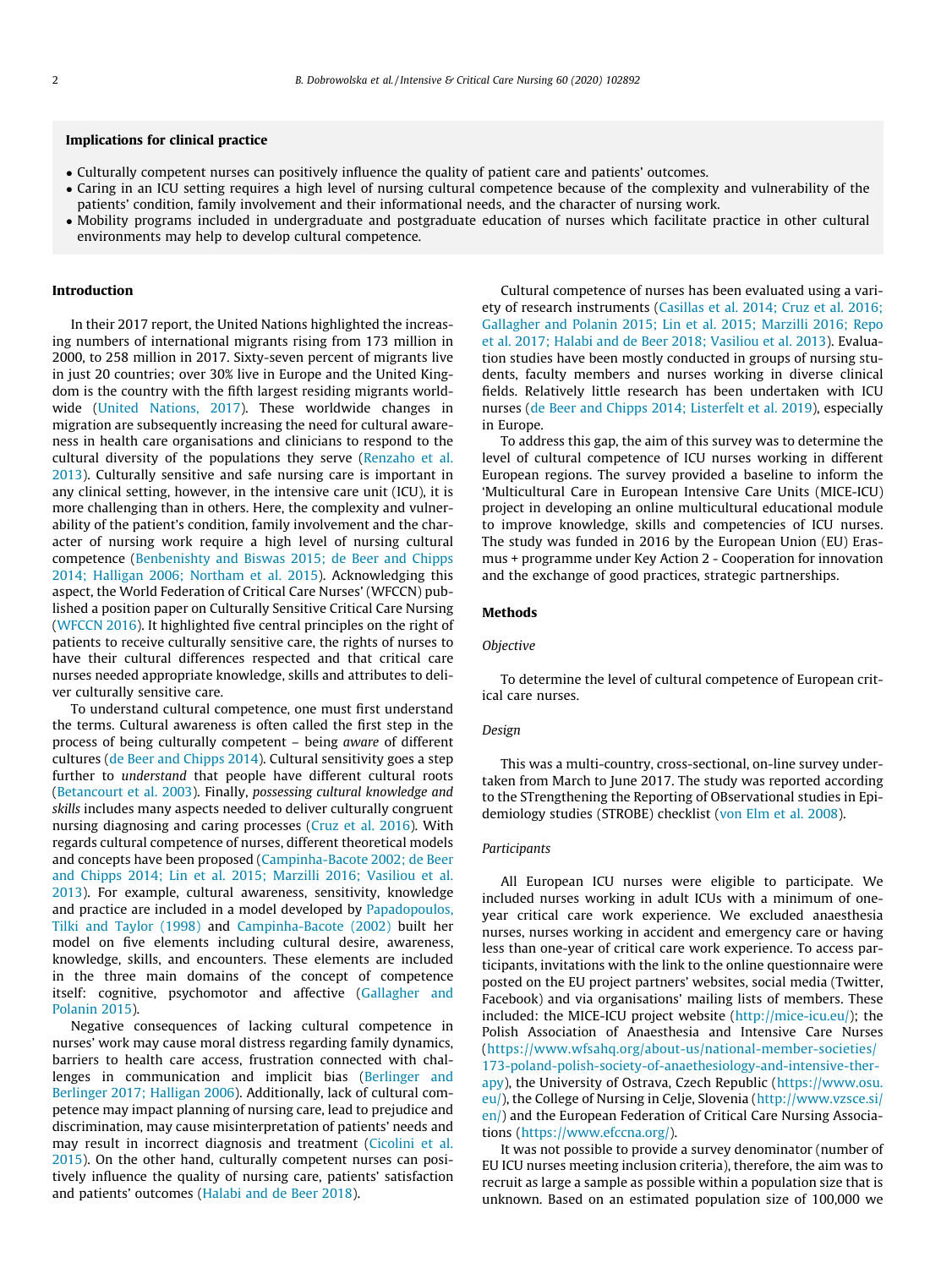needed 383 participants to provide a 95% CI and a 5% margin of error. Our target sample size was 600 participants to ensure we captured broad representation.

## Data collection

Data were collected using an online version of the Healthcare Provider Cultural Competence Instrument (HPCCI) using the online platform <https://ap.adminproject.eu/>. The AdminProject system was operated by Danmar Computers; a named project partner in the EU grant. The link to the online questionnaire were posted on the EU project partners' websites, social media (Twitter, Facebook), and via organisations' mailing lists of members. Participants could open the link on the online version of the questionnaire without any registration. The questionnaire was provided in four languages (English, Polish, Slovenian and Czech) following requirements for cultural adaptation of research instruments. Several reminders to participate were posted on social media and websites during the data collection period.

# Ethical considerations

The research protocol was approved by the Ethical Committee, University of Rzeszów, Poland (4/4/2017, 6th April 2017). The study was conducted in accordance to the Declaration of Helsinki ([World Medical Association 2013\)](#page-7-0). The study aim and process was provided in the introduction to the questionnaire on the online platform. Participants were assured anonymity and confidentiality of their data. Personal data were processed in compliance with the regulations of the European Parliament and Council. Completing the questionnaire was understood as giving consent to participate. Data were stored on the online administration platform and were protected by limited password access to those involved in the research team. Confidentiality and safety of data were outlined in the Privacy Policy. After data collection, the data were downloaded into an Excel spreadsheet and stored on a password protected computer at the university of the first author. According to university policy, data will be stored for five years.

# Survey Instrument

The HPCCI [\(Schwarz et al. 2015\)](#page-7-0) was used following consent from its authors. The HPCCI consisted of 49 items divided into five subscales: awareness and sensitivity measured on a 9-degree scale (from 1 strongly disagree, 4 neutral, to 7 strongly disagree, 8 no opinion, 9 N/A); behaviour measured on a 9-degree scale (from 1 never to 7 always, 8 no opinion and 9 N/A); patient-centred orientation on a 6-degree scale (from 1 never to 5 very often, and 6 N/A); practice orientation on a 6-degree scale (from 1 strongly disagree, 3 neutral, to 5 strongly agree, and 6 N/A); self-assessment on a 6 degree scale (from 1 strongly disagree, 3 neutral, to 5 strongly agree, and 6 N/A) ([Schwarz et al. 2015](#page-7-0)). The Cronbach Alfa for subscales of the original version of the HPCCI was: awareness and sensitivity, 0.791; behaviour, 0.926: patient-centred orientation, 0.764; practice orientation, 0.722; and self-assessment, 0.920 ([Schwarz et al. 2015\)](#page-7-0). Additionally, sociodemographic information about respondents' age, gender, education, religious affiliation, work experience, previous multicultural education, foreign language skills and traveling experience was collected.

The online version of the scale was prepared in four languages: n English, Polish, Slovenian and Czech. The last three were prepared following requirements for cultural adaptation of research instruments using a process of backward and forward translation. Each country piloted the questionnaire among five nurses to check its clarity and understanding.

#### Data analysis

The data were analysed using the IBM SPSS Statistics statistical package (v25). Continuous variables were summarised using the mean, standard deviation, median and minimum and maximum values. Dichotomous variables were analysed and presented using the number and percentage of categories. For group comparison we used either Mann-Whitney U test (two groups) or Kruskal - Wallis ANOVA (more than two groups). To determine the relationship between variables we used a Spearman's rank-order correlation coefficient, and to determine correlations between variables with a normal distribution we used the Pearson product-moment correlation coefficient. The obtained results were considered statistically significant at the p < 0.05 level.

# Results

In total, 600 questionnaires were returned, nine were incomplete and 591 fully completed questionnaires were analysed. The 591 ICU nurses came from 15 European countries including Czech Republic, Poland, Slovenia, Denmark, Finland, Norway, Sweden, Iceland, Ireland, United Kingdom, Israel, Greece, Croatia, Macedonia and Portugal. For analysis, data were divided into five regional groups: nurses from northern Europe, southern Europe and those from central Europe divided into Czech Republic, Poland and Slovenia. This division of countries reflected the division used in other multi-country research [\(Hofhuis et al. 2018; Sprung et al. 2003;](#page-7-0) [Tume et al. 2017\)](#page-7-0).

#### Participants

The socio-demographic characteristics of nurses surveyed are presented in [Table 1](#page-3-0). The mean age was 39 years ( $SD = 9$ ), mean work experience was 18 years (SD = 10) and mean ICU work experience was 15 years (SD = 10). The majority of respondents were women (n = 518; 88%). Respondents had varied levels of education and the diploma level was the largest group ( $n = 145$ ; 25%). A majority of nurses surveyed admitted speaking a second language (n = 400; 68%) and did not participate in previous education regarding multicultural nursing (n = 520; 88%). Over one third of nurses surveyed seldom travelled to other countries (n = 224; 38%). Most respondents described themselves as having religious beliefs (n = 356; 60%).

# The general level of nurses' cultural competence

The highest scores were obtained for 'awareness and sensitivity'  $(M = 5.09, SD = 0.67)$  and the lowest for 'patient-centred communication' ( $M = 3.26$ ,  $SD = 0.94$ ). For each subscale of the HPCCI, responses among the five regions differed significantly (p < 0.001) ([Table 2](#page-3-0)).

## Nurses cultural competence within the five subscales of HPCCI

The scores recorded by regions in all items of the HPCCI are shown in [Table 3](#page-4-0). For subscale 'awareness and sensitivity', nurses scored highest for item 6: spiritually and religious beliefs are important aspects of many cultural groups ( $M = 5.78$ , SD = 1.17); and lowest for item 2: people with a common cultural background think and act alike ( $M = 3.41$ ,  $SD = 1.55$ ) which was reverse scored signifying moderate agreement with this statement.

For the subscale 'behaviour', nurses recorded the highest scores for item 23: I welcome feedback from co-workers about how I relate to others with different cultures ( $M = 4.99$ ,  $SD = 1.75$ ) and lowest for item 14: I have resource books and other materials available to help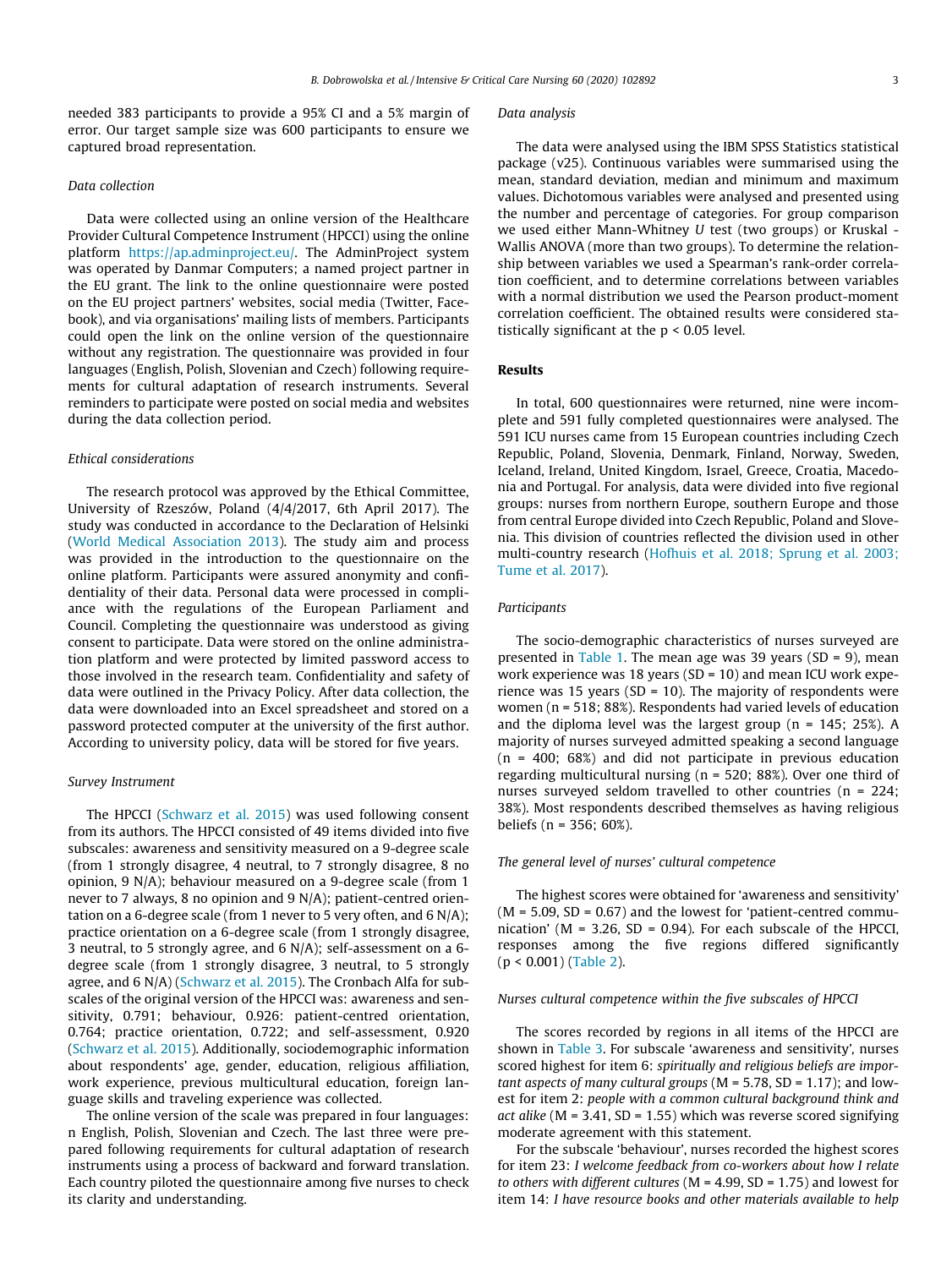#### <span id="page-3-0"></span>Table 1

Socio-demographic characteristic of nurses surveyed.

| Gender                                      |                | Central Europe<br>Czech Republic | Poland       |          | Slovenia |          |                | North Europe | South<br>Europe/<br>Levant |          |                | General results |
|---------------------------------------------|----------------|----------------------------------|--------------|----------|----------|----------|----------------|--------------|----------------------------|----------|----------------|-----------------|
|                                             | n              | $\%$                             | n            | $\%$     | n        | $\%$     | n              | $\%$         | $\mathbf n$                | $\%$     | n              | $\%$            |
| Female                                      | 206            | 93.2                             | 133          | 85.8     | 71       | 73.2     | 83             | 92.2         | 25                         | 89.3     | 518            | 87.64           |
| Male                                        | 15             | 6,8                              | 22           | 14.2     | 26       | 26.8     | $\overline{7}$ | 7.8          | 3                          | 10.7     | 73             | 12.36           |
| Total                                       | 221            | 100.0                            | 155          | 100.0    | 97       | 100.0    | 90             | 100.0        | 28                         | 100.0    | 591            | 100.0           |
| Speaking other languages                    |                |                                  |              |          |          |          |                |              |                            |          |                |                 |
| Yes                                         | 123            | 55.7                             | 95           | 61.3     | 80       | 82.5     | 74             | 82.2         | 28                         | 100.0    | 400            | 67.68           |
| No                                          | 98             | 44.3                             | 60           | 38.7     | 17       | 17.5     | 16             | 17.8         | $\mathbf{0}$               | 0.0      | 191            | 32.32           |
| Total                                       | 221            | 100.0                            | 155          | 100.0    | 97       | 100.0    | 90             | 100.0        | 28                         | 100.0    | 591            | 100.0           |
| Previous education on multicultural nursing |                |                                  |              |          |          |          |                |              |                            |          |                |                 |
| Yes                                         | 38             | 17.2                             | 7            | 4.5      | 2        | 2.1      | 22             | 24.4         | 2                          | 7.1      | 71             | 12.01           |
| N <sub>o</sub>                              | 183            | 82.8                             | 148          | 95.5     | 95       | 97.9     | 68             | 75.6         | 26                         | 92.9     | 520            | 87.99           |
| Total                                       | 221            | 100.0                            | 155          | 100.0    | 97       | 100.0    | 90             | 100.0        | 28                         | 100.0    | 591            | 100.0           |
| Visits in other countries                   |                |                                  |              |          |          |          |                |              |                            |          |                |                 |
| Regularly                                   | 27             | 12.2                             | 8            | 5.2      | 8        | 8.2      | 28             | 31.1         | 6                          | 21.4     | 77             | 13.03           |
| Very often                                  | 30             | 13.6                             | 20           | 12.9     | 6        | 6.2      | 16             | 17.8         | 8                          | 28.6     | 80             | 13.54           |
| Often                                       | 56             | 25.3                             | 38           | 24.5     | 39       | 40.2     | 37             | 41.1         | 10                         | 35.7     | 180            | 30.46           |
| Seldom                                      | 100            | 45.2                             | 70           | 45.2     | 41       | 42.3     | 9              | 10.0         | $\overline{4}$             | 14.3     | 224            | 37.90           |
| Never                                       | 8              | 3.6                              | 19           | 12.3     | 3        | 3.1      | $\mathbf{0}$   | 0.0          | $\mathbf{0}$               | 0.0      | 30             | 5.07            |
| Total                                       | 221            | 100.0                            | 155          | 100.0    | 97       | 100.0    | 90             | 100.0        | 28                         | 100.0    | 591            | 100.0           |
| Education                                   |                |                                  |              |          |          |          |                |              |                            |          |                |                 |
| <b>Health Assistant</b>                     | 51             | 23.1                             | $\mathbf{0}$ | 0.0      | 19       | 19.6     | $\mathbf{0}$   | 0.0          | $\mathbf{0}$               | 0.0      | 70             | 11.8            |
| Diploma nurse                               | 54             | 24.4                             | 9            | 5.8      | 70       | 72.2     | 11             | 12.2         | 1                          | 3.6      | 145            | 24.5            |
| Bachelor Degree in Nursing                  | 29             | 13.1                             | 45           | 29.0     | 5        | 5.2      | 35             | 38.9         | 9                          | 32.1     | 123            | 20.8            |
| Master Degree in Nursing                    | 0              | 0.0                              | 73           | 47.1     | 2        | 2.1      | 22             | 24.4         | 13                         | 46.4     | 110            | 18.6            |
| Specialisation                              | 80             | 36.2                             | 23           | 14.8     | 1        | 1.0      | 18             | 20.0         | 3                          | 10.7     | 125            | 21.2            |
| PhD                                         | 0              | 0.0                              | 5            | 3.2      | $\Omega$ | 0.0      | 4              | 4.4          | $\overline{2}$             | 7.1      | 11             | 1.9             |
| Lack of answer                              | $\overline{7}$ | 3.2                              | 0            | $\Omega$ | $\Omega$ | $\Omega$ | $\bf{0}$       | $\Omega$     | $\mathbf{0}$               | $\Omega$ | $\overline{7}$ | 1.2             |
| Total                                       | 221            | 100.0                            | 155          | 100.0    | 97       | 100.0    | 90             | 100.0        | 28                         | 100.0    | 591            | 100.0           |
| Religious beliefs                           |                |                                  |              |          |          |          |                |              |                            |          |                |                 |
| Yes                                         | 85             | 38.5                             | 133          | 85.8     | 71       | 73.2     | 46             | 51.1         | 21                         | 75.0     | 356            | 60.24           |
| N <sub>0</sub>                              | 136            | 61.5                             | 22           | 14.2     | 26       | 26.8     | 44             | 48.9         | $\overline{7}$             | 25.0     | 235            | 39.76           |
| Total                                       | 221            | 100.0                            | 155          | 100.0    | 97       | 100.0    | 90             | 100.0        | 28                         | 100.0    | 591            | 100.0           |

## Table 2

Differences in results obtained by nurses in subscales of the Healthcare Provider Cultural Competence Instrument.

| <b>MICE ICU</b>                                                                                                     | General results                                |                                      | Czech<br>Republic                    |                                      | Poland                               |                                      | Slovenia                            |                                      | North<br>Europe                      |                                      | South<br>Europe/<br>Levant           |                                      | Statistic                            |                                                  |                                                     |
|---------------------------------------------------------------------------------------------------------------------|------------------------------------------------|--------------------------------------|--------------------------------------|--------------------------------------|--------------------------------------|--------------------------------------|-------------------------------------|--------------------------------------|--------------------------------------|--------------------------------------|--------------------------------------|--------------------------------------|--------------------------------------|--------------------------------------------------|-----------------------------------------------------|
|                                                                                                                     | N                                              | M                                    | <b>SD</b>                            | M                                    | <b>SD</b>                            | M                                    | <b>SD</b>                           | M                                    | <b>SD</b>                            | M                                    | <b>SD</b>                            | M                                    | <b>SD</b>                            | H                                                |                                                     |
| Awareness and Sensitivity<br>Behaviour<br>Patient-Centered Communication<br>Practice Orientation<br>Self-Assessment | 586.00<br>548.00<br>568.00<br>590.00<br>589.00 | 5.09<br>3.84<br>3.26<br>3.67<br>3.99 | 0.67<br>1.06<br>0.94<br>0.47<br>0.48 | 4.90<br>3.49<br>3.50<br>5.18<br>3.90 | 0.54<br>0.98<br>1.04<br>0.41<br>0.43 | 4.90<br>3.97<br>3.45<br>4.78<br>3.87 | 0.59<br>.03<br>0.98<br>0.43<br>0.53 | 4.92<br>3.76<br>2.80<br>4.98<br>4.15 | 0.65<br>0.98<br>0.99<br>0.50<br>0.47 | 5.83<br>4.31<br>3.29<br>3.89<br>4.19 | 0.48<br>1.13<br>0.88<br>0.36<br>0.40 | 5.75<br>4.58<br>3.91<br>3.97<br>4.34 | 0.50<br>0.85<br>0.91<br>0.47<br>0.38 | 171.793<br>56.757<br>40.623<br>102.420<br>64.214 | $0.001$<br>$0.001$<br>$0.001$<br>$0.001$<br>$0.001$ |

N – number of respondents included in analysis, M – mean, SD – Standard Deviation, H – Kruskal Wallis test

p < 0.05 level was considered statistically significant.

me learn about clients and families from different cultures (M = 2.52; SD = 1.56) and item 25: I document cultural assessments (M = 2.52',  $SD = 1.89$ ).

Regarding the subscale 'patient-centred communication', nurses recorded the highest scores for item 28: when there are a variety of care options, how often do you give the client and their family a choice when making a decision? ( $M = 3.51$ , SD = 1.04) and lowest for item 30: When there are a variety of care options, how often do you ask the client and their family to take responsibility for their care?  $(M = 2.97, SD = 1.16)$ .

In the fourth subscale 'practice orientation', nurses recorded the highest score for item 36: If health care providers are truly good at diagnosis, treatment and care, the way they relate to client and their family is not that important ( $M = 4.20$ , SD = 0.82) which was reverse scored. The lowest scores were obtained for item 39: a treatment and/or care plan cannot succeed if it is in conflict with a client and their family's lifestyle or values ( $M = 3.38$ , SD = 1.01).

In the subscale 'self-assessment', nurses recorded the highest scores for item 49: the use of effective interpersonal skills is very important in working with my clients and their families ( $M = 4.23$ ,  $SD = 0.67$ ) and the lowest for item 41: as a health care provider, I understand how to lower communication barriers with clients and their families ( $M = 3.61$ ,  $SD = 0.80$ ).

Nurses residing in southern Europe recorded higher scores than nurses from the other European regions in the majority of items in all subscales. For 47 items (out of 49) the differences between regional groups were statistically significant ( $p < 0.001$ ).

# Nurses cultural competence and sociodemographic characteristics

Relationships between sociodemographic characteristics and competence are shown in [Table 4](#page-5-0). Correlations showed that with higher age, nurses recorded higher scores in the subscales: 'awareness and sensitivity' ( $r = 0.169$ ;  $p < 0.001$ ), 'behaviour' ( $r = 0.207$ ;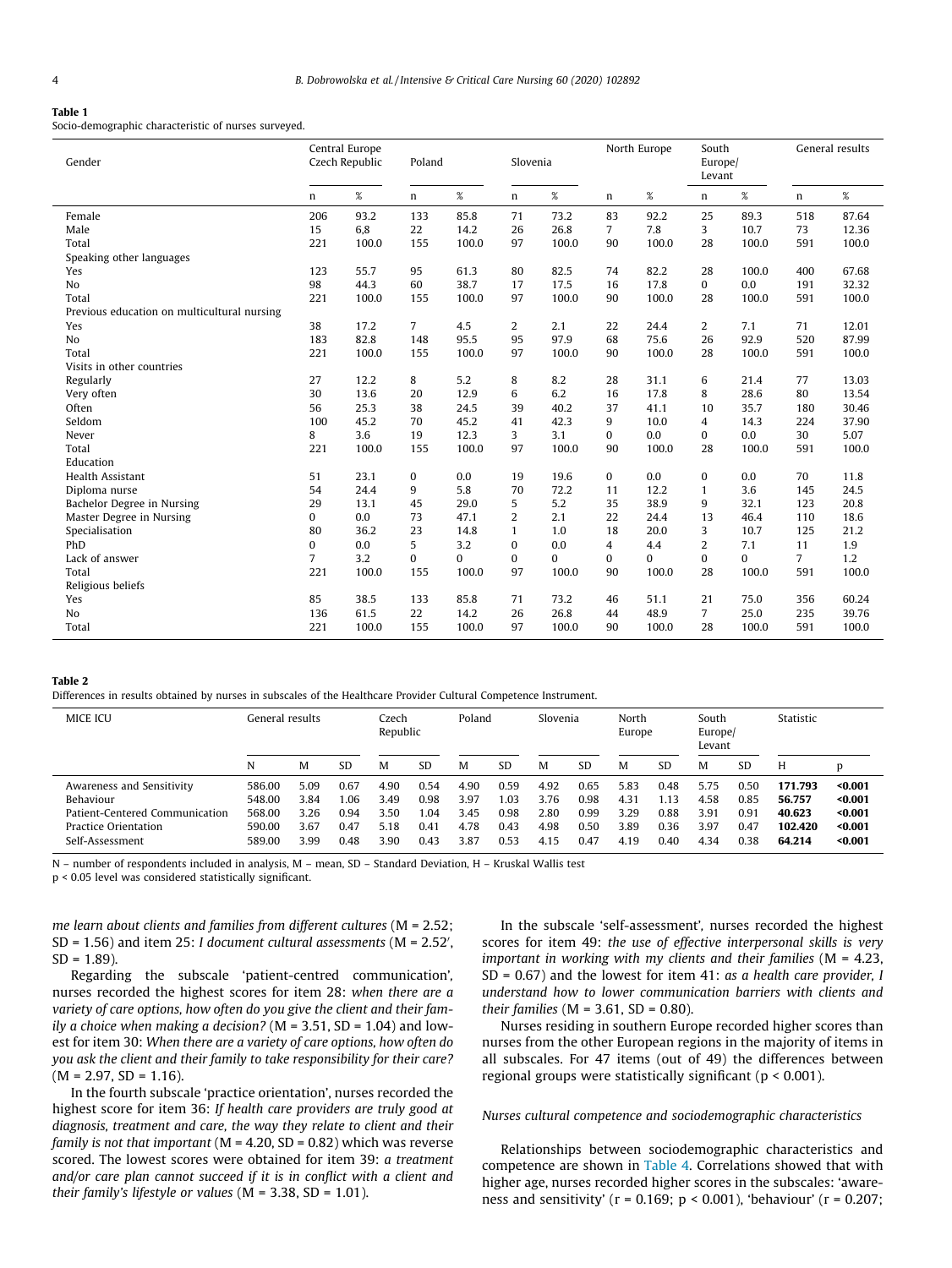<span id="page-4-0"></span>

| Table 3                                                                                                           |  |
|-------------------------------------------------------------------------------------------------------------------|--|
| Differences in results obtained by nurses in all items of the Healthcare Provider Cultural Competence Instrument. |  |

| MICE ICU                       | General results |      | Czech Republic |      | Poland       |      | Slovenia |      | North Europe |      | South Europe/<br>Levant |      | Statistic |         |
|--------------------------------|-----------------|------|----------------|------|--------------|------|----------|------|--------------|------|-------------------------|------|-----------|---------|
|                                | M               | SD   | $\mathbf M$    | SD   | M            | SD   | M        | SD   | M            | SD   | M                       | SD   | H         | p       |
| Awareness and Sensitivity      |                 |      |                |      |              |      |          |      |              |      |                         |      |           |         |
| Item $1.*$                     | 4.22            | 1.82 | 4.30           | 1.59 | 3.10         | 1.65 | 4.06     | 1.69 | 5.79         | 1.39 | 5.21                    | 1.89 | 134.461   | $0.001$ |
| Item 2.*                       | 3.41            | 1.55 | 3.10           | 1.28 | 3.25         | 1.54 | 3.09     | 1.37 | 4.63         | 1.70 | 3.93                    | 1.70 | 60.424    | $0.001$ |
| Item 3.                        | 5.54            | 1.18 | 5.47           | 1.19 | 5.60         | 1.17 | 5.37     | 1.26 | 5.66         | 1.18 | 6.00                    | 0.77 | 7.294     | 0.121   |
| Item 4.                        | 5.12            | 1.49 | 4.51           | 1.57 | 5.51         | 1.20 | 5.25     | 1.43 | 5.61         | 1.22 | 5.89                    | 1.48 | 69.339    | $0.001$ |
| Item $5.*$                     | 5.47            | 1.38 | 5.52           | 1.20 | 4.99         | 1.49 | 5.38     | 1.45 | 6.15         | 1.16 | 5.93                    | 1.54 | 61.052    | $0.001$ |
| Item 6.                        | 5.78            | 1.17 | 5.69           | 1.01 | 5.89         | 1.40 | 5.34     | 1.31 | 6.11         | 0.81 | 6.29                    | 0.81 | 40.272    | $0.001$ |
| Item 7.                        | 5.18            | 1.33 | 4.85           | 1.25 | 5.18         | 1.33 | 4.82     | 1.56 | 6.14         | 0.66 | 5.92                    | 0.69 | 93.395    | $0.001$ |
| Item 8.                        | 5.35            | 1.59 | 5.81           | 1.20 | 4.61         | 1.82 | 4.95     | 1.79 | 5.88         | 1.15 | 5.50                    | 1.50 | 58.348    | $0.001$ |
| Item 9.                        | 5.77            | 1.01 | 5.70           | 0.95 | 5.66         | 1.04 | 5.45     | 1.24 | 6.27         | 0.63 | 6.32                    | 0.61 | 45.959    | 0.001   |
| Item 10.                       | 5.64            | 1.22 | 5.36           | 1.22 | 5.68         | 1.20 | 5.50     | 1.31 | 6.21         | 0.80 | 6.29                    | 1.24 | 52.065    | $0.001$ |
| Item 11.                       | 4.57            | 1.53 | 3.75           | 1.29 | 4.48         | 1.49 | 5.01     | 1.28 | 5.80         | 1.20 | 6.04                    | 0.85 | 162.805   | 0.001   |
| Behavior                       |                 |      |                |      |              |      |          |      |              |      |                         |      |           |         |
| Item 12.                       | 3.88            | 1.70 | 3.37           | 1.47 | 4.47         | 1.79 | 3.61     | 1.69 | 4.18         | 1.65 | 4.61                    | 1.75 | 40.188    | $0.001$ |
| Item 13.                       | 3.25            | 1.58 | 2.82           | 1.29 | 3.64         | 1.69 | 2.86     | 1.55 | 3.69         | 1.56 | 4.48                    | 1.58 | 44.137    | $0.001$ |
| Item 14.                       | 2.52            | 1.56 | 2.25           | 1.44 | 2.95         | 1.60 | 2.36     | 1.49 | 2.69         | 1.72 | 2.15                    | 1.46 | 22.211    | $0.001$ |
| Item 15.                       | 3.11            | 1.55 | 2.82           | 1.48 | 3.37         | 1.46 | 2.99     | 1.52 | 3.43         | 1.76 | 3.43                    | 1.53 | 14.268    | 0.006   |
| Item 16.                       | 3.17            | 1.69 | 2.54           | 1.48 | 3.55         | 1.54 | 2.86     | 1.53 | 3.97         | 1.86 | 4.54                    | 1.55 | 74.687    | $0.001$ |
| Item 17.                       | 3.40            | 1.64 | 2.96           | 1.54 | 3.89         | 1.51 | 3.42     | 1.71 | 3.47         | 1.72 | 4.00                    | 1.78 | 30.617    | $0.001$ |
| Item 18.                       | 4.69            | 1.71 | 4.26           | 1.74 | 4.52         | 1.66 | 4.92     | 1.69 | 5.44         | 1.37 | 5.52                    | 1.63 | 38.401    | $0.001$ |
| Item 19.                       | 4.44            | 1.32 | 4.70           | 1.25 | 4.04         | 1.28 | 4.01     | 1.30 | 4.67         | 1.25 | 5.25                    | 1.29 | 43.206    | $0.001$ |
| Item 20.                       | 4.22            | 1.55 | 4.12           | 1.63 | 3.82         | 1.39 | 4.10     | 1.53 | 4.88         | 1.37 | 5.46                    | 1.04 | 46.865    | $0.001$ |
| Item 21.                       | 4.45            | 1.59 | 4.42           | 1.71 | 4.16         | 1.44 | 4.47     | 1.59 | 4.82         | 1.52 | 5.07                    | 1.36 | 13.118    | 0.011   |
| Item 22.                       | 4.94            | 1.79 | 4.57           | 1.96 | 4.79         | 1.61 | 5.48     | 1.55 | 5.37         | 1.75 | 5.29                    | 1.56 | 23.776    | $0.001$ |
| Item 23.                       | 4.99            | 1.75 | 4.68           | 1.90 | 4.88         | 1.52 | 5.40     | 1.60 | 5.31         | 1.81 | 5.41                    | 1.58 | 17.144    | 0.002   |
| Item 24.                       | 4.52            | 1.59 | 4.25           | 1.67 | 4.53         | 1.51 | 4.59     | 1.55 | 4.81         | 1.52 | 5.39                    | 1.29 | 17.316    | 0.002   |
| Item 25.                       | 2.52            | 1.89 | 1.33           | 0.97 | 3.37         | 1.94 | 2.62     | 1.86 | 3.47         | 1.85 | 3.81                    | 2.18 | 201.297   | $0.001$ |
| Item 26.                       | 3.42            | 2.07 | 3.14           | 2.24 | 3.51         | 1.88 | 3.13     | 1.93 | 4.23         | 1.98 | 3.71                    | 1.86 | 23.514    | $0.001$ |
| Item 27.                       | 3.71            | 1.70 | 3.22           | 1.61 | 3.75         | 1.75 | 3.38     | 1.39 | 4.66         | 1.53 | 5.18                    | 1.49 | 68.156    | $0.001$ |
| Patient-Centered Communication |                 |      |                |      |              |      |          |      |              |      |                         |      |           |         |
| Item 28.                       | 3.51            | 1.04 | 3.55           | 1.07 | 3.44         | 0.99 | 3.24     | 1.04 | 3.66         | 0.98 | 4.07                    | 0.87 | 16.242    | 0.003   |
| Item 29.                       | 3.31            | 1.07 | 3.37           | 1.03 | 3.45         | 0.95 | 2.64     | 1.12 | 3.48         | 1.03 | 3.93                    | 1.11 | 44.917    | $0.001$ |
| Item 30.                       | 2.97            | 1.16 | 3.14           | 1.17 | 3.09         | 1.07 | 2.35     | 1.13 | 2.76         | 1.03 | 3.75                    | 1.08 | 47.646    | $0.001$ |
| Practice Orientation           |                 |      |                |      |              |      |          |      |              |      |                         |      |           |         |
| Item 31.                       | 3.56            | 0.81 | 3.42           | 0.76 | 3.65         | 0.80 | 3.61     | 0.89 | 3.54         | 0.82 | 4.04                    | 0.74 | 24.379    | $0.001$ |
| Item 32.*                      | 3.78            | 1.06 | 4.16           | 0.87 | 3.01         | 1.00 | 4.07     | 0.94 | 3.97         | 0.95 | 3.48                    | 1.16 | 124.660   | 0.001   |
| Item 33.*                      | 3.92            | 1.01 | 3.96           | 0.96 | 3.56         | 0.98 | 3.87     | 1.03 | 4.42         | 0.92 | 4.00                    | 1.15 | 56.234    | $0.001$ |
| Item 34. *                     | 3.41            | 1.15 | 3.50           | 1.15 | 3.15         | 1.09 | 3.21     | 1.16 | 3.65         | 1.02 | 4.04                    | 1.29 | 27.833    | $0.001$ |
| Item 35.*                      | 3.63            | 0.94 | 3.68           | 0.92 | 3.37         | 0.93 | 3.47     | 1.03 | 4.02         | 0.70 | 3.82                    | 1.02 | 34.353    | $0.001$ |
| Item 36. *                     | 4.20            | 0.82 | 4.39           | 0.71 | 3.79         | 0.92 | 4.06     | 0.80 | 4.46         | 0.71 | 4.57                    | 0.57 | 71.619    | $0.001$ |
| Item 37.                       | 3.58            | 1.04 | 3.83           | 0.92 | 3.19         | 1.09 | 3.21     | 1.03 | 3.88         | 0.97 | 4.07                    | 0.90 | 59.960    | $0.001$ |
| Item 38.*                      | 3.54            | 0.90 | 3.59           | 0.96 | 3.57         | 0.74 | 3.50     | 0.97 | 3.38         | 0.95 | 3.57                    | 0.79 | 4.489     | 0.344   |
| Item 39.                       | 3.38            | 1.01 | 3.39           | 1.03 | 3.21         | 1.03 | 3.22     | 1.05 | 3.64         | 0.84 | 3.96                    | 0.69 | 23.377    | $0.001$ |
| Item 40. *                     | 3.73            | 0.90 | 3.85           | 0.84 | 3.50         | 0.96 | 3.54     | 1.01 | 3.93         | 0.73 | 4.14                    | 0.65 | 28.283    | $0.001$ |
| Self-Assessment                |                 |      |                |      |              |      |          |      |              |      |                         |      |           |         |
| Item 41.                       | 3.61            | 0.80 | 3.55           | 0.81 | 3.44         | 0.85 | 3.60     | 0.80 | 3.92         | 0.63 | 4.07                    | 0.60 | 30.498    | 0.001   |
| Item 42.                       | 4.05            | 0.61 | 4.09           | 0.60 | 3.83         | 0.64 | 4.23     | 0.53 | 4.07         | 0.54 | 4.32                    | 0.55 | 34.700    | $0.001$ |
| Item 43.                       | 4.00            | 0.62 | 4.01           | 0.55 | 3.85         | 0.66 | 3.95     | 0.76 | 4.15         | 0.55 | 4.32                    | 0.48 | 21.965    | $0.001$ |
| Item 44.                       | 4.12            | 0.71 | 3.83           | 0.70 | 4.12         | 0.72 | 4.38     | 0.65 | 4.43         | 0.52 | 4.50                    | 0.51 | 84.609    | $0.001$ |
| Item 45.                       | 3.81            | 0.73 | 3.66           | 0.68 | 3.79         | 0.77 | 3.91     | 0.78 | 3.94         | 0.69 | 4.21                    | 0.63 | 25.618    | $0.001$ |
| Item 46.                       | 4.16            | 0.65 | 4.12           | 0.55 | 3.94         | 0.77 | 4.30     | 0.62 | 4.41         | 0.56 | 4.39                    | 0.57 | 39.246    | 0.001   |
| Item 47.                       | 3.89            | 0.78 | 3.59           | 0.83 | 3.78<br>3.85 | 0.69 | 4.31     | 0.62 | 4.19         | 0.62 | 4.39                    | 0.50 | 92.260    | $0.001$ |
| Item 48.                       | 4.03            | 0.67 | 3.89           | 0.68 |              | 0.62 | 4.34     | 0.65 | 4.29         | 0.59 | 4.25                    | 0.59 | 66.011    | $0.001$ |
| Item 49.                       | 4.23            | 0.67 | 4.26           | 0.60 | 4.05         | 0.73 | 4.24     | 0.69 | 4.33         | 0.67 | 4.61                    | 0.50 | 23.042    | $0.001$ |

\* Reverse scoring, M – mean, SD – Standard Deviation, H – Kruskal Wallis test

p < 0.05 level was considered statistically significant.

 $p < 0.001$ ), 'practice orientation' ( $r = 0.145$ ;  $p < 0.001$ ) and 'selfassessment' ( $r = 0.125$ ;  $p = 0.002$ ). Additionally, the longer the work experience, the higher the scores for 'behaviour' (r = 0.110; p = 0.011). Women recorded higher scores in subscale 'practice orientation' ( $M = 3.70$ ;  $p < 0.001$ ); and speaking other languages significantly correlated with higher scores in all subscales except 'practice orientation'. Previous education on multicultural nursing significantly correlated with subscales: 'awareness and sensitivity' (M = 5.40; p < 0.001), 'behaviour' (M = 4.31; p < 0.001), 'practice orientation' (M = 3.88; p < 0.001) and 'self-assessment'  $(M = 4.13; p = 0.010)$ . However, nurses who rarely visited other countries had a lower level of cultural competence in: 'awareness and sensitivity' (rho =  $-0.283$ , p < 0.001), 'behaviour' (rho = -0.194, p < 0.001), 'practice orientation' (rho = -0.153,  $p < 0.001$ ) and 'self-assessment' (rho = -0.174,  $p < 0.001$ ).

# Discussion

This is the first large survey of its kind describing the level of cultural competence of European ICU nurses using the HPCCI.

# The general level of nurses' cultural competence

In general, responding ICU nurses tended to have a high cultural 'awareness and sensitivity', which are the first two steps towards cultural competence. This was also reported by Cicolini and col-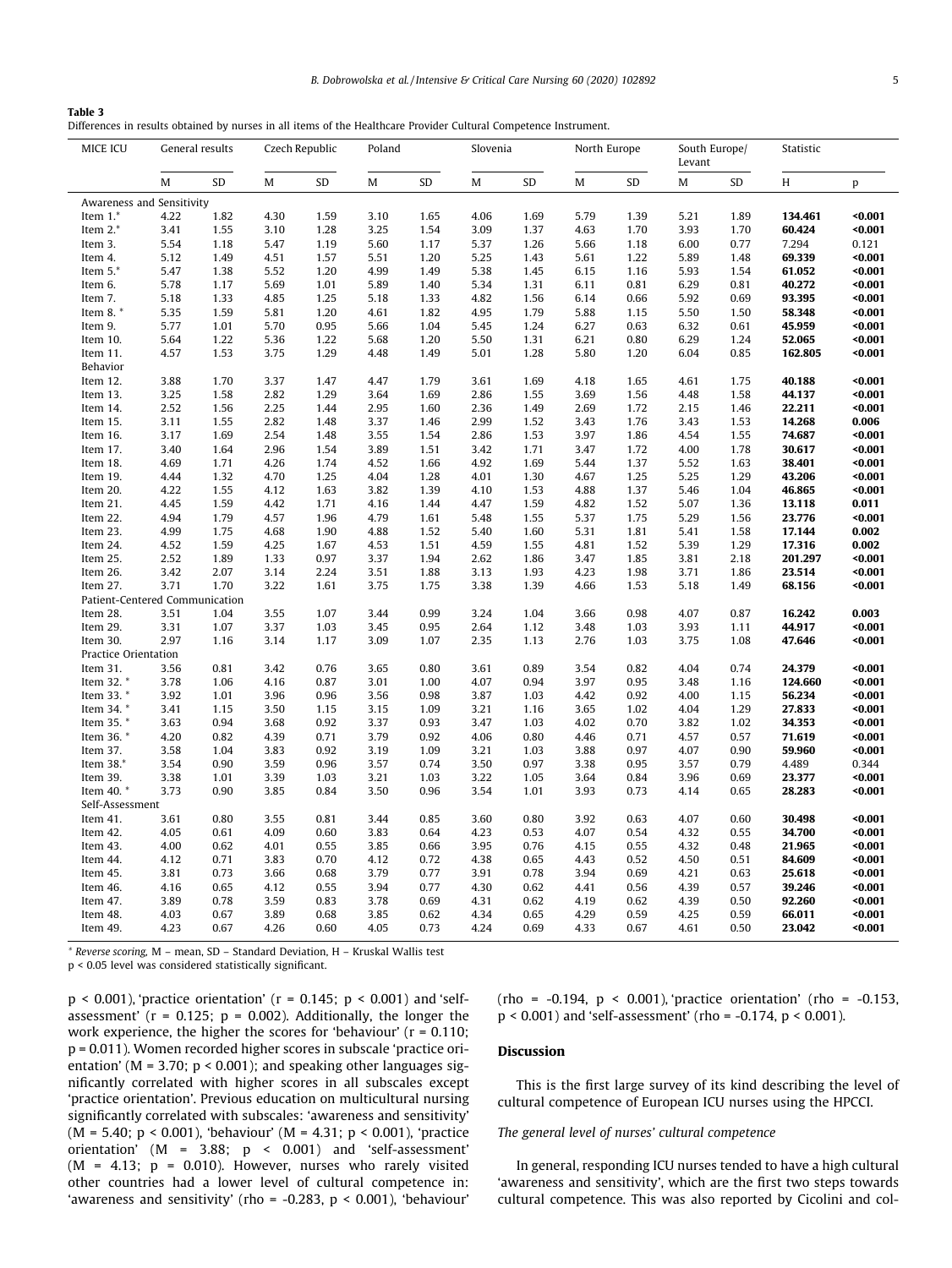<span id="page-5-0"></span>

|                                          |              |                                 |                                                                                            | $\begin{array}{c} 0.001 \\ 0.001 \\ 0.210 \end{array}$ |                                 | $\frac{6}{9}$ 001                                                         |                 |
|------------------------------------------|--------------|---------------------------------|--------------------------------------------------------------------------------------------|--------------------------------------------------------|---------------------------------|---------------------------------------------------------------------------|-----------------|
| Visits in other<br>countries*            | peraman      |                                 | $-0.283$                                                                                   | $-0.194$                                               | $-0.053$                        | $-0.153$                                                                  | $-0.174$        |
|                                          |              |                                 |                                                                                            |                                                        | 0.269                           |                                                                           |                 |
| Previous education on U Mann-<br>Whitney |              |                                 |                                                                                            | $-3.925$ <0.001                                        | $-1.106$                        | 3.88 0.36 3.64 0.47 $-4.238$ 40.001<br>4.13 0.42 3.97 0.48 $-2.574$ 0.010 |                 |
|                                          |              | SD M SD                         |                                                                                            | 1.05                                                   | 3.24 0.95                       |                                                                           |                 |
| multicultural nursing                    |              |                                 |                                                                                            |                                                        |                                 |                                                                           |                 |
|                                          |              |                                 |                                                                                            |                                                        | 3.40 0.86                       |                                                                           |                 |
|                                          | (es          |                                 |                                                                                            |                                                        |                                 |                                                                           |                 |
|                                          |              |                                 |                                                                                            | $-0.001$ 4.31 1.03 3.77                                | 0.026                           |                                                                           | 0.002           |
| J Mann-<br>Whitney                       |              |                                 | $5.16$ $0.68$ $4.93$ $0.63$ $-3.787$ $40.001$ $5.40$ $0.61$ $5.04$ $0.67$ $-3.905$ $40.01$ | $1.00 - 5.407$                                         | $3.13$ $0.87$ $-2.219$          | $3.69$ 0.48 3.62 0.43 -1.777 0.075                                        | $-3.131$        |
|                                          |              | $\overline{3}$                  |                                                                                            |                                                        |                                 |                                                                           | 0.52            |
|                                          | ş            |                                 |                                                                                            | 4.00 1.05 3.48                                         |                                 |                                                                           | 3.89            |
| Speaking other<br>languages              |              | ສ                               |                                                                                            |                                                        | 3.31 0.96                       |                                                                           | 0.45            |
|                                          | Yes          |                                 |                                                                                            |                                                        |                                 |                                                                           | 4.03            |
|                                          | $\mathbf{r}$ | $0.66$ 5.00 0.73 $-0.831$ 0.406 | 0.235                                                                                      | 0.101                                                  | $-0.001$                        | 0.232                                                                     |                 |
| J Mann-<br>Mhitney                       |              |                                 |                                                                                            | $-1.188$                                               | $-1.640$                        | $0.45$ 3.49 $0.52$ -3.502                                                 | $-1.196$        |
|                                          |              | SD M SD                         |                                                                                            | 1.24                                                   | 3.08 0.98                       |                                                                           | 0.47            |
|                                          | Male         |                                 |                                                                                            | 3.70                                                   |                                 |                                                                           | 3.93            |
|                                          |              |                                 |                                                                                            | 1.03                                                   | 0.93                            |                                                                           | 0.48            |
| Gende                                    | Female       |                                 | 5.10                                                                                       | 0.011 3.86                                             | 3.28                            | 0.124 3.70<br>0.098 4.00                                                  |                 |
|                                          |              |                                 | 0.269                                                                                      |                                                        | 0.259                           |                                                                           |                 |
| experience in<br>Work                    |              | earson                          |                                                                                            |                                                        | $-0.048$                        |                                                                           |                 |
|                                          |              |                                 | 0.001 0.046                                                                                | $0.001$ $0.110$                                        | 0.556                           | $-40.001$ 0.064<br>0.002 0.069                                            |                 |
| Age                                      |              | earson                          | 0.169                                                                                      | 0.207                                                  | 0.025                           | 0.145<br>0.125                                                            |                 |
| HPCCI                                    |              |                                 | Awareness and Sensitivity                                                                  | <b>Sehavior</b>                                        | Communication<br>atient-Centred | Practice Orientation                                                      | self-Assessment |

M - Mean; SD - Standard Deviation. \* 1- regularly; 5 – never; M – Mean; SD – Standard Deviation. regularly; 5 - never;

p < 0.05 level was considered statistically significant p < 0.05 level was considered statistically significant.

ness and sensitivity than behaviour. Also, [Halabi and de Beer](#page-7-0) [\(2018\)](#page-7-0) reported that 87% of students surveyed in their study were more culturally aware, rather than competent. In an earlier study among critical care nurses by [de Beer and Chipps \(2014\)](#page-6-0) similar results were found. Cultural awareness is considered as a basis for the development of cultural competence ([de Beer and Chipps](#page-6-0) [2014\)](#page-6-0), therefore our results can be understood as a good source for further intercultural nursing education. The lowest competence score for ICU nurse responders was in 'patient-centred communication'. This is similar to the findings of [de Beer and Chipps \(2014\)](#page-6-0), who reported lowest scores for ''cultural encounters" (105 critical care nurses). They interpreted this finding as a result of critical care nurses being less likely to be involved in face-to-face encounters with patients from diverse cultures. Nevertheless, communication is considered as a basic skill in caring for critically ill patient [\(DeGrande et al. 2018; Halligan](#page-6-0) [2006\)](#page-6-0), but nurses caring for patients with different languages and cultures experience constant challenge in being understood. [Listerfelt et al \(2019\)](#page-7-0) found in their qualitative study that language barrier was the biggest problem in communicating with culturally diverse patients and their relatives on ICU. Nurses cultural competence in five subscales of HPCCI

leagues (2015) with Italian nurses using the Cultural Competence Assessment tool [\(Doorenbos et al. 2005; Schim et al. 2003](#page-7-0)) in which two subscales: 'cultural awareness and sensitivity' and 'culturally competent behaviour' were the basis for the HPCCI's first two subscales. In Cicolini's study, nurses scored higher in aware-

Two items received the lowest scores within the HPCCI questionnaire, I have resource books and other materials available to help me learn about clients and families from different cultures and I document cultural assessments. This suggests that the topic of nursing care for the culturally diverse ICU patient is not well described and reflected in materials available for nurses working on ICU and/or taking part in postgraduate education. There is, therefore, a need for nursing teachers and nursing associations at national and international levels to make such resources available, both in paper and online versions.

Significantly better scores were found in four out of five subscales of HPCCI ('Awareness and sensitivity', 'Behaviour', 'Practice orientation', and 'Self-assessment') and higher scores were more prevalent for northern and southern European nurse responders. The explanation of this trend may lie in the multicultural society in which they live. Additionally, a majority reported that they regularly visit other countries and 100% of nurses from Southern Europe speak a second language. Conversely, countries from central Europe, like Poland, Slovenia and Czech Republic, tend to be more culturally homogenous ([Brown 2001; Hloušek 2017](#page-6-0)). An association between the level of cultural competence and exposure to different cultures was demonstrated in many studies. For example, [Cruz and colleagues \(2016\)](#page-6-0) found that living in a culturally diverse environment positively influenced the cultural competence of nurses. [Repo and co-authors \(2017\)](#page-7-0) reported that cultural competence was higher among nursing students when they interacted with different cultures more frequently. Furthermore, speaking at least one other language has been associated with higher cultural competence in other studies ([Almutairi et al. 2017; de Beer and](#page-6-0) [Chipps 2014; Repo et al. 2017](#page-6-0)).

Nurses cultural competence and sociodemographic characteristics

It has been highlighted that a younger generation such as nursing students and young nurses are considered more receptive towards culturally diverse populations [\(Almutairi et al. 2017; Bunjitpimol](#page-6-0) [et al. 2016\)](#page-6-0). Through their frequent travelling and foreign languages

Table 4

Nurses' sociodemographic characteristics and competence measured by Healthcare Provider Cultural Competence Instrument.

Nurses' sociodemographic characteristics and competence measured by Healthcare Provider Cultural Competence Instrument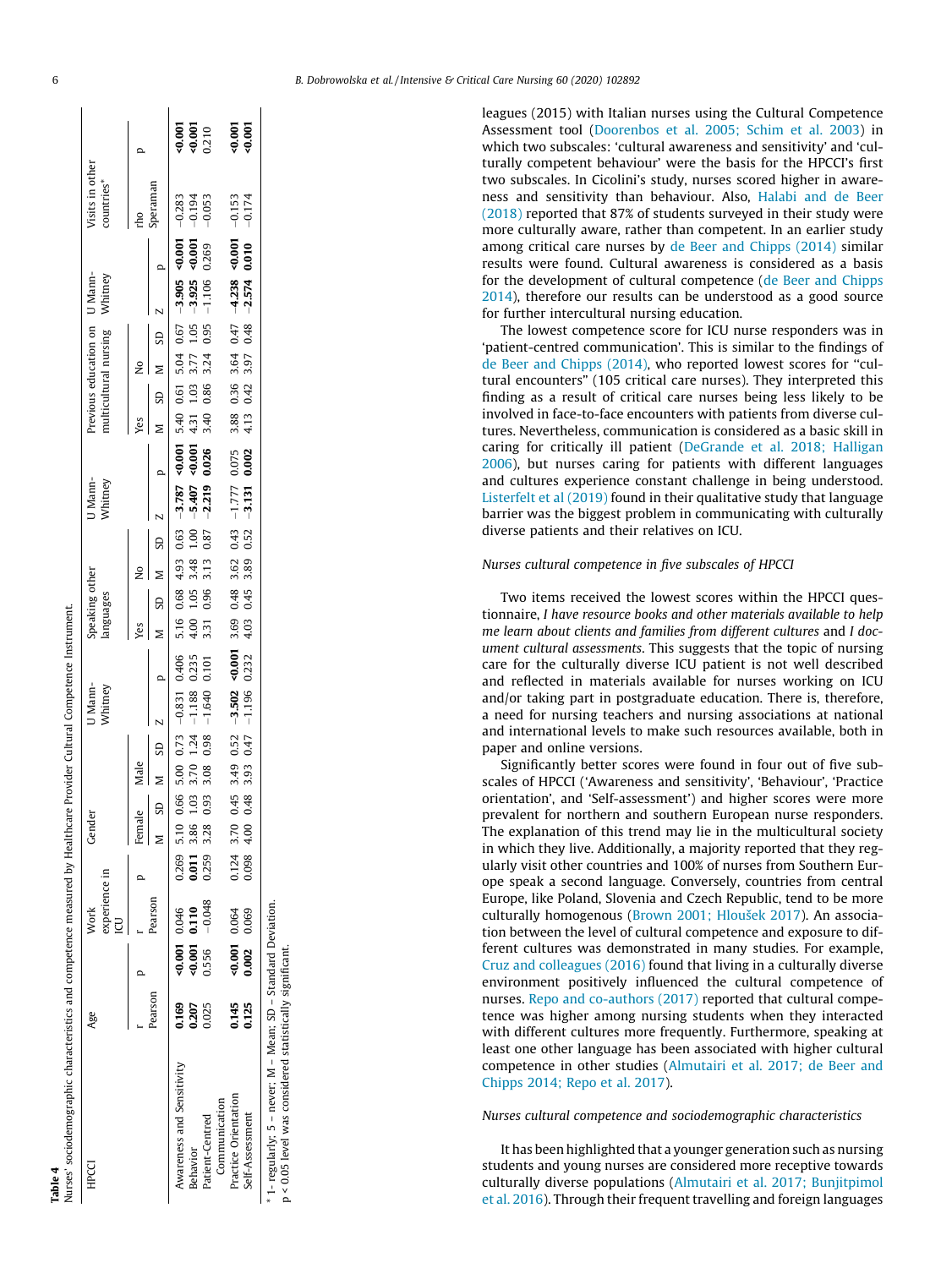<span id="page-6-0"></span>education, they quickly adapt to new and foreign situations, and are perhaps more exposed to cultural education compared to nurses educated in past decades. Our results show that with age, nurses scored higher levels of cultural competence in four out of five subscales; and with longer work experience they received better results in the subscale 'behaviour'. This may be explained by the relatively young age of our respondents with an average age of 39 years and average ICU work experience of 15 years.

In our study, 88% of nurses had no previous education on cultural nursing, yet, previous education on multicultural nursing significantly correlated with four out of five subscales, indicating that cultural education helped to develop cultural competence. [Halabi](#page-7-0) [and de Beer's \(2018\)](#page-7-0) study of Saudi Arabian students, reported that 42% had previous cultural competence training and it also correlated with better scores in cultural competence. Studies amongst nurses and physicians from Switzerland revealed that lack of practical experience of caring for diverse population and lack of or inadequate cross-cultural training was associated with poor cultural awareness (Casillas et al. 2014). Therefore, it is recommended that regular education and cultural competence training for both qualified nurses and student nurses should be provided (Bunjitpimol et al. 2016; Gallagher and Polanin 2015). One of the methods in cultural training is exposure to a culturally diverse environment, e.g. during study visits or students' mobility, placement in multicultural environments. Results of our study show that nurses who rarely visited other countries had lower levels of cultural competence measured by four scales.

## Limitations

Our study has some limitations. First, we used a purposeful sampling methodology and method of data collection. The invitation to participate and link to the online questionnaire was sent to all European members of EfCCNa. We did not receive responses from participants in all countries and thus findings may not reflect the cultural competence of all European nurses, particularly those from central European countries such as Germany, Belgium, Netherlands, Austria and Switzerland. The sampling method was reliant upon the investigators involved in the study and the study partnerships, hence the larger numbers from Poland, Czech Republic and Slovenia. However, the large number of respondents from participating countries indicates reasonable generalisability for these countries. Second, a survey can only provide a superficial snapshot of cultural competence: a mixed methods study exploring behaviours, coherence and processes in an in-depth fashion would have provided more in-depth answers.

# Conclusions

The ICU nurse respondents showed a moderate level of cultural competence, with better results in cultural awareness and sensitivity than patient-centered communication, practice orientation and cultural behaviour. Being exposed to cultural diversity in different ways, like living in a multicultural country, speaking a second language and visiting other countries influenced development of cultural competence. These findings provide a clear recommendation for nurses' professional education. The EU Erasmus + programmes and other programs which facilitate clinical practice in other multicultural environments may help to develop cultural competence, which are considered crucial in ICU nurses' work.

# Ethical statements

The research protocol was approved by the Ethical Committee, University of Rzeszów, Poland (4/4/2017, 6th of April 2017). The study aim and process was provided in the introduction to the questionnaire on the online platform. Participants were assured anonymity and confidentiality of their data. Completing the questionnaire was understood as giving consent to participate. Data were stored on the online administration platform and were protected by limited password access to those involved in the research team. After data collection, material was downloaded into an Excel spreadsheet and stored on a password protected computer at the university of the first author. According to university policy, data will be stored for five years.

#### Funding source

Paper is a part of the European project Multicultural Care in European Intensive Care Units (MICE-ICU) funded by the Erasmus plus programme (2016–1-PL01-KA202-026615).

# Declaration of Competing Interest

The authors declare that they have no known competing financial interests or personal relationships that could have appeared to influence the work reported in this paper.

# Acknowledgments

We would like to acknowledge and thank all the nurses who took the time to respond to this survey. Their participation helped us to design the MICE-ICU online module https://lms.mice-icu.eu/. In addition, we thank all those who were involved in developing the MICE-ICU project, especially Małgorzata Mikłosz, Łukasz Kłapa, Krzysztof Ciąpała from Danmar Computers and Simona Fabellini, Gary Thomas from Assist International HR and Irene Harth representing EfCCNa. Finally, we would like to acknowledge Erasmus plus programme (2016–1-PL01-KA202-026615) for financial support of our project "Multicultural Care in European Intensive Care Units (MICE-ICU)".

# References

- Almutairi, A.F., Adlan, A.A., Nasim, M., 2017. Perception of the critical cultural competence of registered nurses in Canada. BMC Nurs. 16, 47. [https://doi.org/](https://doi.org/10.1186/s12912-017-0242-2) [10.1186/s12912-017-0242-2.](https://doi.org/10.1186/s12912-017-0242-2)
- [Benbenishty, J., Biswas, S., 2015. Cultural competence in critical care: case studies in](http://refhub.elsevier.com/S0964-3397(20)30095-1/h0010) [the ICU. J. Mod. Educ. Rev. 5 \(7\), 723–728.](http://refhub.elsevier.com/S0964-3397(20)30095-1/h0010)
- [Berlinger, N., Berlinger, A., 2017. Culture and moral distress: what's the connection](http://refhub.elsevier.com/S0964-3397(20)30095-1/h0015) [and why does it matter?. AMA J. Ethics. 19 \(6\), 608–616](http://refhub.elsevier.com/S0964-3397(20)30095-1/h0015).
- [Betancourt, J.R., Green, A.R., Carillo, J.E., Ananeh-Firempong, O., 2003. Defining](http://refhub.elsevier.com/S0964-3397(20)30095-1/h0020) [cultural competence: a practical framework for addressing racial/ethnic](http://refhub.elsevier.com/S0964-3397(20)30095-1/h0020) [disparities in health and health care. Public Health Rep. 118 \(4\), 293–302.](http://refhub.elsevier.com/S0964-3397(20)30095-1/h0020)
- [Brown, M.E., 2001. The causes of internal conflict. An overview. In: Brown, M.E.,](http://refhub.elsevier.com/S0964-3397(20)30095-1/h0025) [Coté, O.R., Lynn-Jones, S.M., Miller, S.E. \(Eds.\), Nationalism and ethnic conflict.](http://refhub.elsevier.com/S0964-3397(20)30095-1/h0025) [Revised edition. MIT Press, Cambridge, pp. 3–26](http://refhub.elsevier.com/S0964-3397(20)30095-1/h0025).
- Bunjitpimol, P., Somrongthong, R., Kumar, R., 2016. Factors affecting nursing cultural competency in private hospitals at Bangkok. Thailand. Int J Healthc. 2 (1), 5–11. [https://doi.org/10.5430/ijh.v2n1p5.](https://doi.org/10.5430/ijh.v2n1p5)
- [Casillas, A., Paroz, S., Green, A.R., Wolff, H., Weber, O., Faucherre, F., Ninane, F.,](http://refhub.elsevier.com/S0964-3397(20)30095-1/h0035) [Bodenmann, P., 2014. Cultural competency of health-care providers in a Swiss](http://refhub.elsevier.com/S0964-3397(20)30095-1/h0035) [University Hospital: self-assessed cross-cultural skill-fulness in a cross](http://refhub.elsevier.com/S0964-3397(20)30095-1/h0035)[sectional study. BMC Med Educ. 14, 19](http://refhub.elsevier.com/S0964-3397(20)30095-1/h0035).
- [Campinha-Bacote, J., 2002. The process of cultural competence in the delivery of](http://refhub.elsevier.com/S0964-3397(20)30095-1/h0040) [healthcare services: A model of care. J Transcult Nurs. 13, 181–184](http://refhub.elsevier.com/S0964-3397(20)30095-1/h0040).
- [Cicolini, G., Pele, C.D., Comparcini, D., Tomietto, M., Cerratti, F., Schim, S.M., Di](http://refhub.elsevier.com/S0964-3397(20)30095-1/h0045) [Giovanni, P., Simonetti, V., 2015. Cultural competence among Italian nurses: a](http://refhub.elsevier.com/S0964-3397(20)30095-1/h0045) [multicentric survey. J Nurs Scholarsh. 47 \(6\), 536–543.](http://refhub.elsevier.com/S0964-3397(20)30095-1/h0045)
- [Cruz, J.P., Estacio, J.C., Bagtang, C.E., Colet, P.C., 2016. Predictors of cultural](http://refhub.elsevier.com/S0964-3397(20)30095-1/h0050) [competence among nursing students in the Philippines: a cross-sectional](http://refhub.elsevier.com/S0964-3397(20)30095-1/h0050) [study. Nurse Educ Today. 46, 121–126.](http://refhub.elsevier.com/S0964-3397(20)30095-1/h0050)
- [de Beer, J., Chipps, J., 2014. A survey of cultural competences of critical care nurses](http://refhub.elsevier.com/S0964-3397(20)30095-1/h0055) [in KwaZulu -Natal. South Afr. J. Crit. Care. 30 \(2\), 50–54.](http://refhub.elsevier.com/S0964-3397(20)30095-1/h0055)
- [DeGrande, H., Liu, F., Greene, P., Stankus, J.-A., 2018. Developing professional](http://refhub.elsevier.com/S0964-3397(20)30095-1/h0060) [competence among critical care nurses: an integrative review of literature.](http://refhub.elsevier.com/S0964-3397(20)30095-1/h0060) [Intens Crit Care Nurs. 49, 65–71.](http://refhub.elsevier.com/S0964-3397(20)30095-1/h0060)